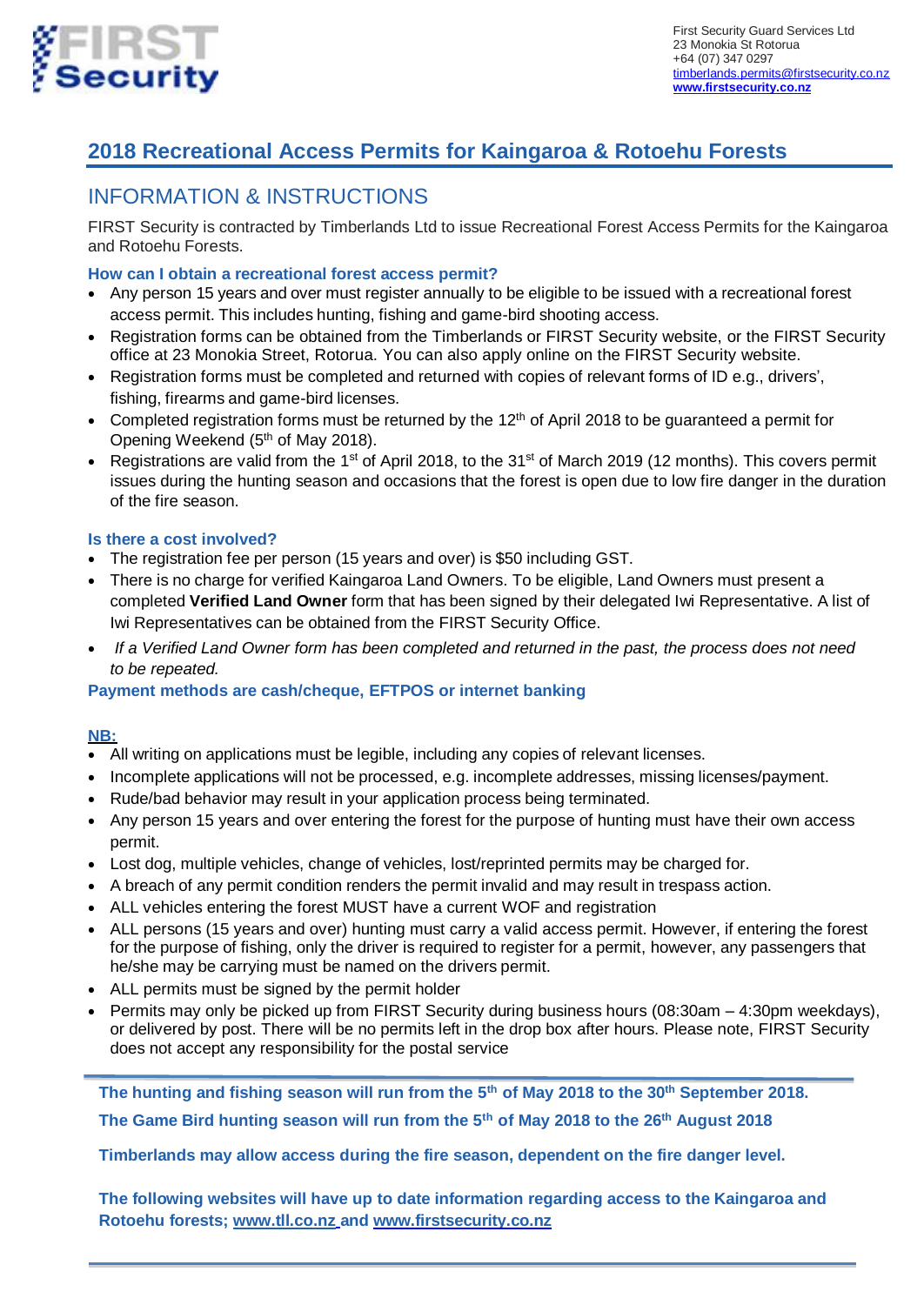

# **Check List**

All drivers and passengers 15 years and over entering the forest for hunting, fishing or game-bird access must complete a **Recreational Access Permit Registration & Application Form.**

Please complete the checklist below for each individual's application. Make sure you have included all the required documentation for your Recreational Forest Access Permit Application.

Duly completed registration forms, together with copies of supporting documents, must be returned or emailed to First Security (at the above address), by 12 April 2018, to be guaranteed of receiving a permit for Opening Weekend (5 May 2018).

### **NB**: **All ID must be current**

### **Application Requirements for Drivers**

- $\Box$  Registration & Application form to be completed clearly
- □ Verified Land Owner Form (if applicable)
- All drivers must provide a current, full drivers licence

### **NO LICENSES = NO PERMIT**

- Hunting with Firearms Permit –*Firearms License supplied*
- **1** Hunting without Firearms Permit
- Game-Bird Permit *Game-Bird License supplied*
- Fishing Permit *Fishing License supplied*

## **Application Requirements for Passengers**

Registration & Application Form to be completed clearly

### **NB: Only ONE of the following forms of ID is required**

- $\Box$  Birth certificate AND Passport photo
- □ Current Driver's licence
- □ Passport
- □ Student ID
- **Firearms Licence**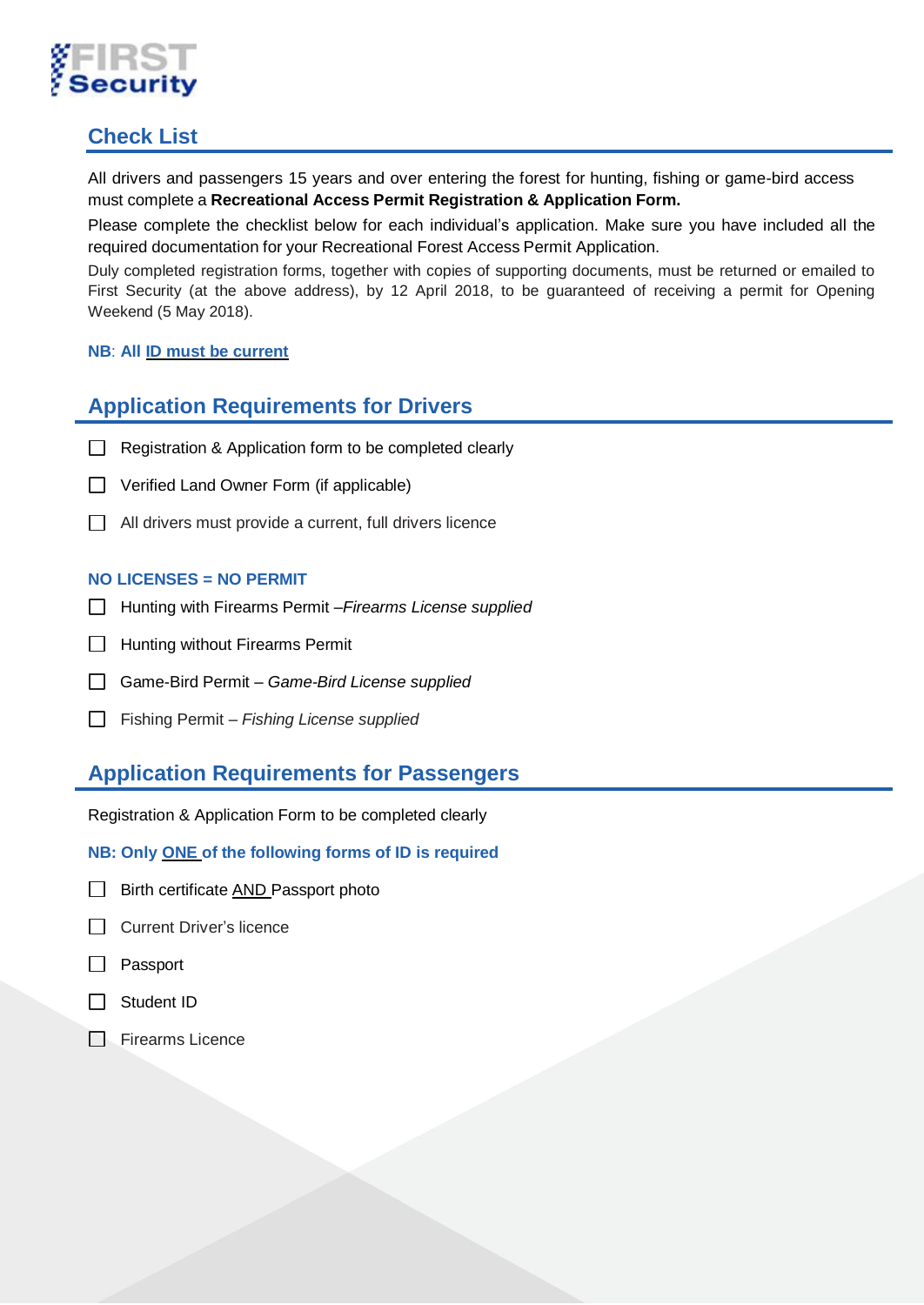# .<br>≸FIRST∛<br>≸Security

# **2018 Recreational Forest Access Permits**

### REGISTRATION AND APPLICATION FORM

All persons **15 years of age and over** entering the forest in a vehicle **require a permit**

| 1. Contact Details                                                                                                                                                                                                                  |                                                                                                                                                        |                |
|-------------------------------------------------------------------------------------------------------------------------------------------------------------------------------------------------------------------------------------|--------------------------------------------------------------------------------------------------------------------------------------------------------|----------------|
|                                                                                                                                                                                                                                     |                                                                                                                                                        |                |
|                                                                                                                                                                                                                                     |                                                                                                                                                        |                |
|                                                                                                                                                                                                                                     |                                                                                                                                                        |                |
|                                                                                                                                                                                                                                     |                                                                                                                                                        |                |
|                                                                                                                                                                                                                                     |                                                                                                                                                        |                |
|                                                                                                                                                                                                                                     |                                                                                                                                                        |                |
|                                                                                                                                                                                                                                     | (Please supply mobile number & email address to receive up to date forest information)                                                                 |                |
| 2. Access Details                                                                                                                                                                                                                   | <b>Name of Forest:</b> (Tick one) □ Kaingaroa □ Rotoehu<br>$\Box$ Both                                                                                 |                |
| <b>Reason for Accessing Forest:</b> (Tick one or more) $\Box$ Hunting $\Box$ Fishing $\Box$ Game Bird                                                                                                                               |                                                                                                                                                        |                |
|                                                                                                                                                                                                                                     | Other Reason for Access (Please specify details): ______________________________                                                                       |                |
| Entering Forest as: (Tick one or more) $\Box$ Driver (must have Full Licence) $\Box$ Passenger only                                                                                                                                 |                                                                                                                                                        |                |
|                                                                                                                                                                                                                                     | 3. Vehicle Details (Please leave this section blank if you are entering the forest as a passenger only)                                                |                |
|                                                                                                                                                                                                                                     |                                                                                                                                                        |                |
| Type (e.g. car, ute, 4x4):                                                                                                                                                                                                          |                                                                                                                                                        |                |
| <b>Payment Details</b><br>Registration Fee for period 1 April 2018 to 31 March 2019 (One off payment) \$50.00 GST inclusive<br>(Please Note: The Registration Fee is waived for Verified Land Owners accessing the Kaingaroa areas) |                                                                                                                                                        |                |
| <b>Payment Method</b> (Tick one): □ Cash/Cheque                                                                                                                                                                                     | Amount Enclosed \$<br><b>EFTPOS</b><br>Amount Enclosed \$<br>□ Internet Banking (Please complete details below)<br>Date Payment Transferred: _________ |                |
|                                                                                                                                                                                                                                     | Amount Transferred \$                                                                                                                                  |                |
| <b>Bank Account Name: Timberlands Permit</b><br>Bank Account No.: 01-0102-0848803-03                                                                                                                                                | Reference: (Please use full name of the permit holder as reference)                                                                                    |                |
| <b>Permit Delivery</b><br>5.                                                                                                                                                                                                        | Please select if you would like your permit posted or if you will pick up during business hours (Tick one) $\Box$ Post                                 | <b>Pick Up</b> |

Disclaimer: First Security Guard Services will not be held responsible for any permits that are lost in the post. Permits must be picked up during business hours and First Security Guard Services will not be held responsible for permits collected or taken by friends/family that do not reach the permit holder.